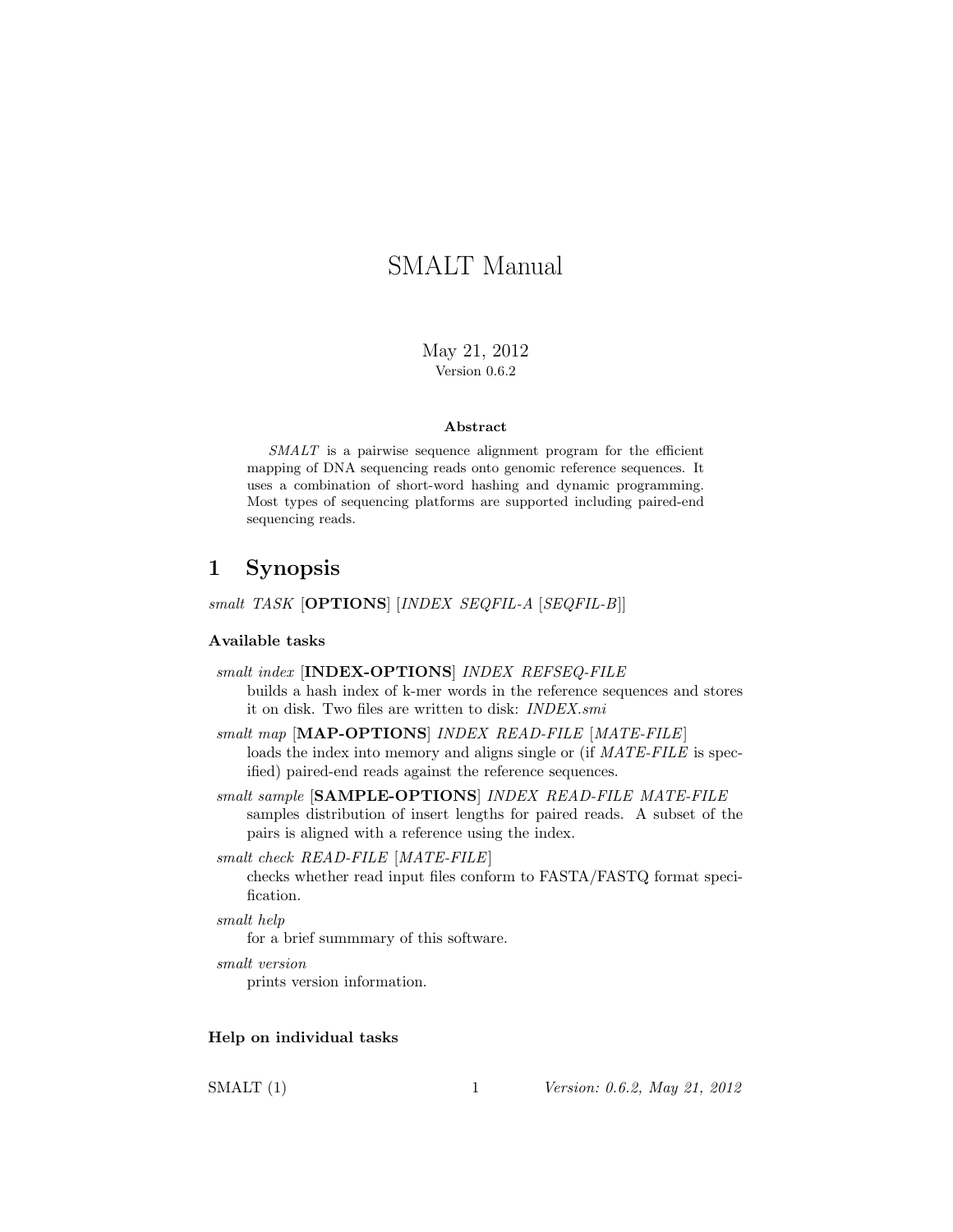smalt TASK -H

e.g. smalt index -H for help on options influencing the generation of the hash index.

### 2 Description

Running SMALT involves two steps. First, an index of short words has to be built (smalt index). Then the sequencing reads are mapped onto the reference (smalt map). Sequence input files must be provided in FASTA or FASTQ file formats (ASCII text, see below).

SMALT uses a hash table of fixed-length words sampled along the genomic reference sequence in the file REFSEQ-FILE at equidistant steps. The sequencing reads in the file READ-FILE and, if paired-end reads are mapped, MATE-FILE are then mapped against the genomic reference sequences one-byone. The sequence files REFSEQ-FILE, READ-FILE and MATE-FILE have to be in FASTA or FASTQ format. First, exactly matching seeds are identified in the reference sequences by looking up the k-mer words of the read in the hash index. Based on these seeds, potentially matching sequence segments are selected for alignment by a Smith-Waterman algorithm.

### 3 Options

### 3.1 INDEX-OPTIONS

- -k wordlen Sets the length of the hashed words. wordlen is an integer with 2  $\langle \text{worlden} \rangle = 20$  (default: 13).
- -s skipstep Sampling step size, i.e. the distance between successive words that are hashed along the genomic reference sequence. With the option -s 1 every word is hashed, with -s 2 every second word, with -s 3 very third etc. By default skipstep is set equal to wordlen.

#### 3.2 MAP-OPTIONS

- -a When this flag is set, explicit alignments are output along with the mappings.
- -c mincover Only consider mappings where the k-mer word seeds cover the query read to a minimum extent. If mincover is an integer or floating point value  $> 1.0$ , at least this many bases of the read must be covered by k-mer word seeds. If *mincover* is a floating point value  $\leq$  1.0, it specifies the fraction of the query read length that must be covered by k-mer word seeds. This option can be used only when the '-x' flag is also set.
- -d scorediff Set a threshold of the Smith-Waterman alignment score relative to the maximum score. This option affects the way alignments are reported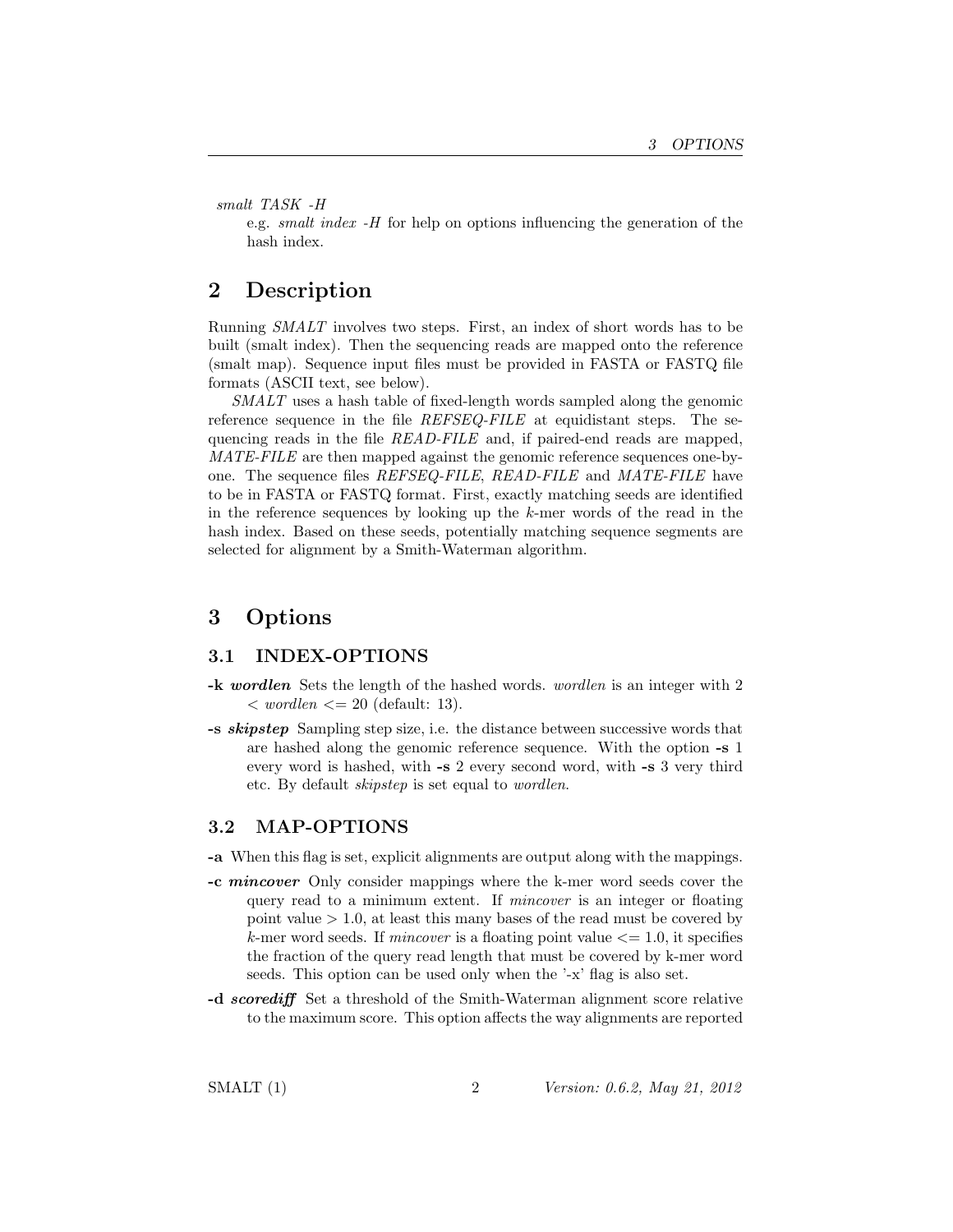in single-read mode. For each read all alignments resulting in Smith-Waterman scores within *scorediff* of the maximum score are reported. Mappings with scores lower than this value are skipped. If scordiff (an integer) is set to a value  $< 0$ , all alignments are reported with scores above the threshold set by the -m minscor option.

If set to 0 (default) only mappings with the best score are reported. Reads with multiple best mappings are reported as unmapped. This is also how read pairs are reported irrespective of the value of scorediff.

-f format Specifies the output format. format can be one of the following strings:

cigar (default) Compact Idiosyncratic Gapped Alignment Report (see http://www.sanger.ac.uk/resources/software/ssaha2)

- sam Sequence Alignment/Map format (http://samtools.sourceforge.net) with hard clipped sequences.
- sams of tlike sam but using soft clipping

ssaha native output format of the SSAHA2 software package (http://www.sanger.ac.uk/resources/software/ssaha2)

- $-g$  insfil Use the distribution of insert sizes stored in the file insfil. This file is in ASCII format and can be generated using the smalt sample task.
- -H Print instructions on screen.
- -i insertmax Maximum insert size for paired-end reads. insertmax is a positive integer (default 500).
- -j insertmin Minimum insert size for paired-end reads insertmax is a positive integer (default 0).
- -l pairtyp Type of read pair library used. This specifies the expected relative orientation of mate-pairs. *pairtyp* can be either  $pe$ , i.e. for the Illumina paired-end library for short inserts (orientation:  $\rightarrow \leftarrow$ ), mp for the Illumina mate pair library (long inserts,  $\leftarrow \rightarrow$ ) or pp when both mates are on the same strand  $(\rightarrow \rightarrow)$  as in 454 read-pair libraries.
- -m minscor Sets an absolute threshold of the Smith-Waterman scores. Mappings with scores below that threshold will not be reported. minscor is a positive integer (default  $minscore = worldlen + skipstep - 1$ ).
- -n nthreads Run SMALT using multiple threads. nthread is the number of additional threads forked from the main thread.
- -o oufilnam Write mapping output (e.g. SAM lines) to a separate file named oufilnam. If this option is not specified, mappings are written to standard output together with other messages.
- -p Report partial alignments if they are complementary on the query read (split or chimeric reads). A maximum of two partial alignments are output per read. The second alignment is labelled 'P' ('-f ssaha' or '-f cigar' formats) or has the 'scondary alignment' bit-flag (0x100) of the SAM FLAG field raised ('-f sam' or '-f samsoft').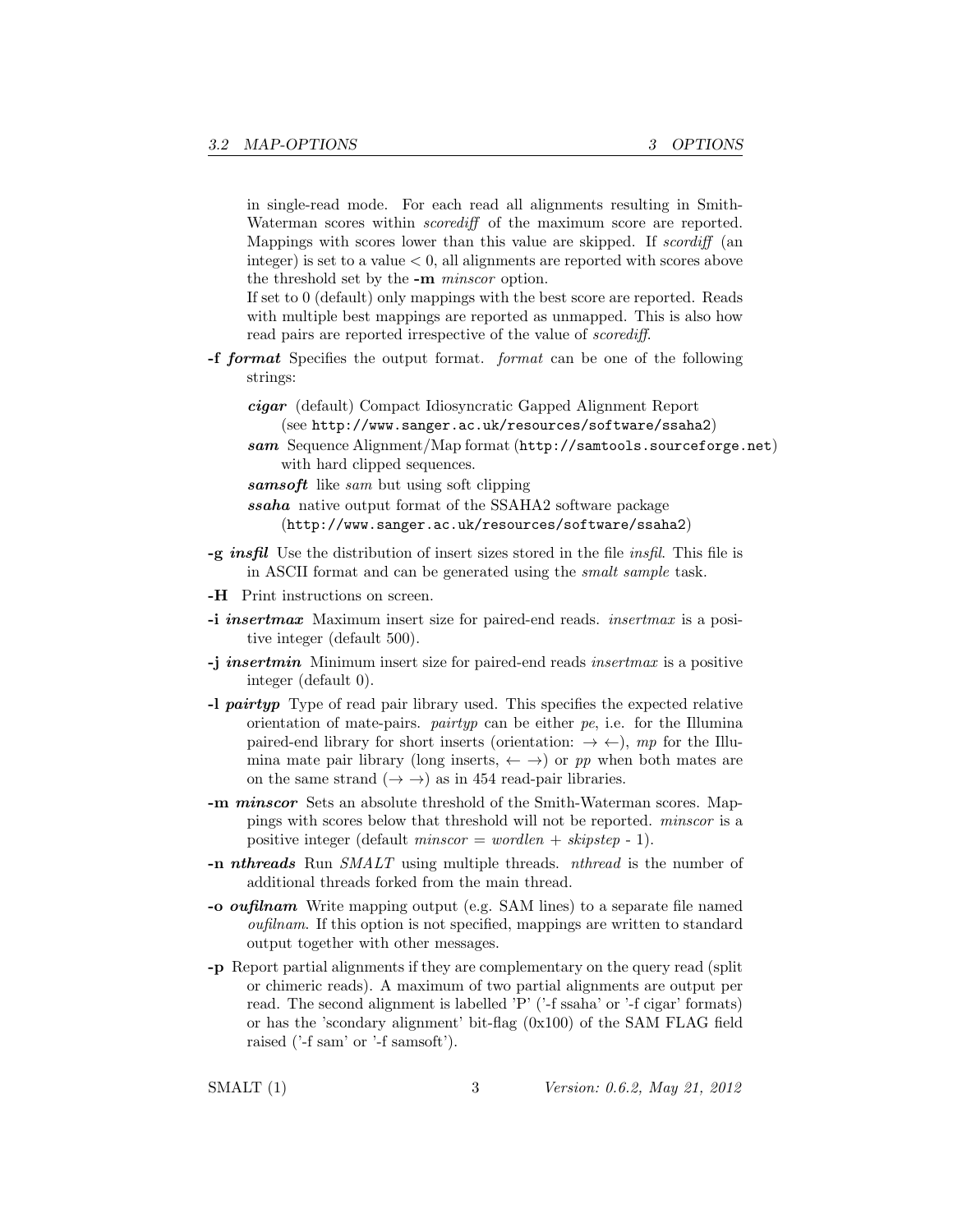- -q minbasq Sets a base quality threshold  $0 \le \text{min}$  minor  $\le \text{min}$  (default min $basq = 0$ ). k-mer words of the read with base pairs that have a base quality below this threshold are not looked up in the hash index.
- -r seed If the there are multiple mappings with the same best alignment score report one one picked at random. This is relevant only in paired-end mode or with the option -d 0 (the default). seed is a positive integer used to to seed the pseudo-random generator. With  $seed = 0$  a seed is derrived from the current calendar time. Without this option (default) reads with multiple best mappings are reported as unmapped.
- -w Output complexity weighted Smith-Waterman scores.
- -x This flag triggers a more exhaustive search for alignments at the cost of decreased speed. In paired-end mode each mate is mapped independently. (By default the mate with fewer hits in the hash index is mapped first and the vicinity is searched for its mate.)
- -y minid Filters output alignment by a threshold in the number of exactly matching nucleotides. *minid* is a positive integer or a floating point num $ber \leq 1.0$  specifying a fraction of the read length.

#### 3.3 SAMPLE-OPTIONS

- -m minscor Sets an absolute threshold of the Smith-Waterman scores. Mappings with scores below that threshold will not be used for the distribution of insert lengths.
- -n *nthreads* Run *SMALT* using multiple threads.
- -o *oufilnam* Write output to a separate file named *oufilnam* rather than standard output.
- -q minbasq Sets a base quality threshold  $0 \le \min\{\log q\} \le 10$  (default min $basq = 0$ ). k-mer words of the read with base pairs that have a base quality below this threshold are not looked up in the hash index.
- -u nreads Map only every nreads-th read pair (default 100).

### 4 Note on Paired-End Reads

The two mates of paired reads are expected in separate FASTQ input files. The mates of a pair are identified by the position in the respective FASTQ file. Read names are not checked by the software. It is up to the user to make sure the mates of the i-th read are the i-th sequences in the FASTQ files. As a consequence paired and unpaired reads cannot be mixed in the input files.

The -i and -j options specify the expected insert size range influence the way in which the mates are aligned. The mate with fewer hits in the hash index is mapped first and the vicinity defined by the expected range is searched for its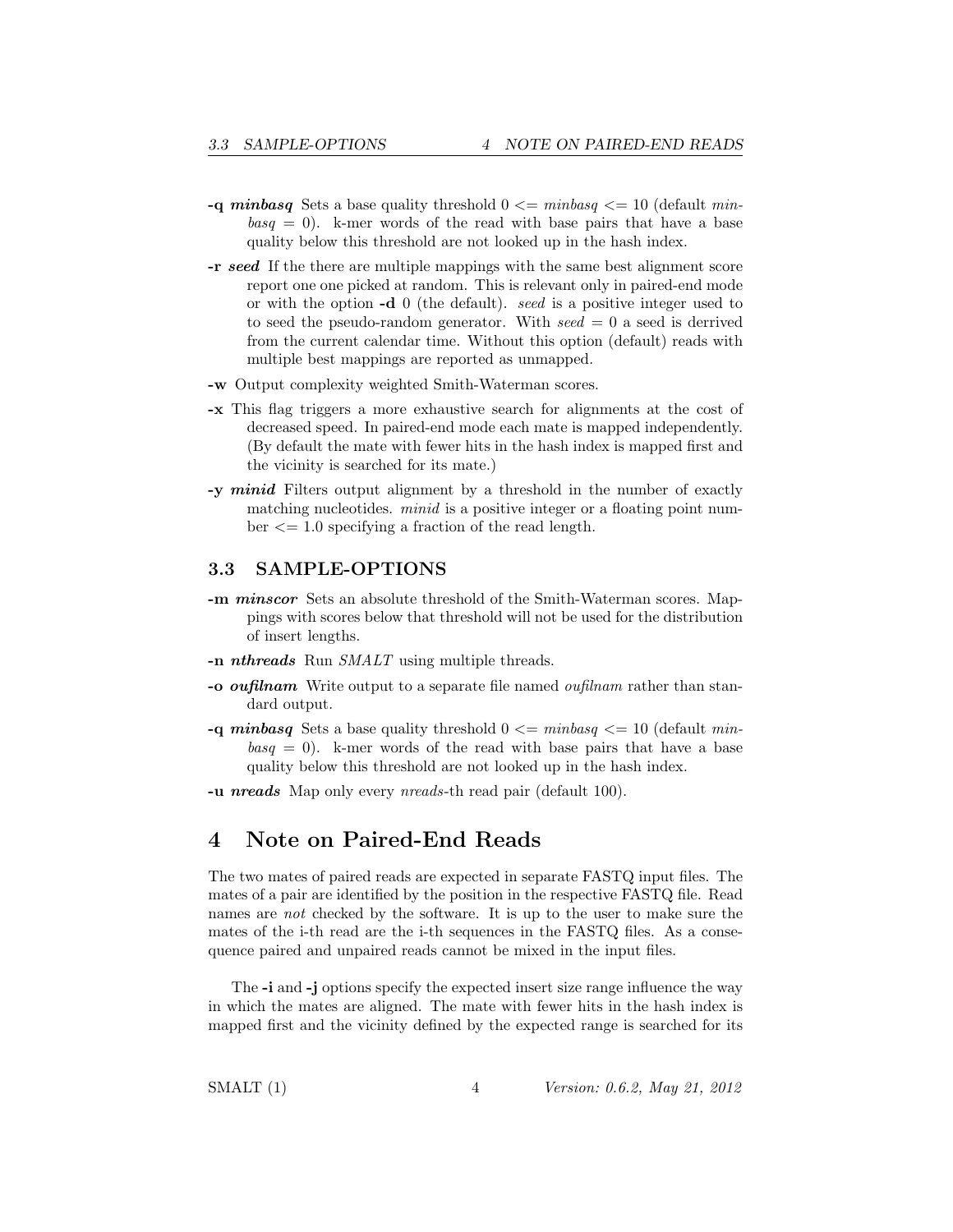mate. If the -x option is specified both mates are aligned independently.

In some output formats the reads are labelled or flagged, e.g. as a proper pair in the SAM format, with respect to the insert size range. But the alignments of all mates will be reported regardless of the range specfied with the -i and -j options.

#### 4.1 Definition of 'proper' pairs in output formats

By default, the mates of a read pair are in proper orientation when they map to opposite strands with the 5'-ends on the outside of the double stranded segment spanned by the pair as expected from the Illumina paired-end (PE) libraries with short insert lengths. A proper pair has both mates mapped in proper orientation within the expected insert range (specified with the -i and -j options).

Paired reads from the Illumina mate-pair (MP) libraries for long insert lenghts will have the 3' ends on the outside of the segment spanned by the pair. Signalling this to the progam *via* the  $-1$  mp option is important for correct labelling, e.g. of 'proper' pairs, and also for assigning the correct mapping quality scores.

#### 4.2 Definintion of insert size

The insert size of a read pair refers to the distance between the 5'-ends of the mapped reads. This is in accordance with early SAM/BAM specifications but breaches SAM/BAM specifications from version 1.3 onwards.

#### 4.3 Extension of the CIGAR output format

The CIGAR output format (option  $-f$  *cigar*) produced by *smalt* comprises a label after the GIGAR tag (e.g. label A in GIGAR:A:51). The labels have the following meaning:

- A mates are in proper orientation within the limits specified by the -i and -j options.
- B mates in proper orientation outside the limits specified by the -i and -j options but on the same reference sequence (i.e. chromosome or contig).
- C mates are not in proper orientations but on the same chromosome or contig.
- D mates are mapped to different chromosomes or contigs.
- N read could not be mapped.
- P Alignment is the second partial alignment of a split (chimaeric) read (only with  $-p$  flag).
- R Read is reported as 'not mapped' because there were multiple possible mappings, but no random assignment was made.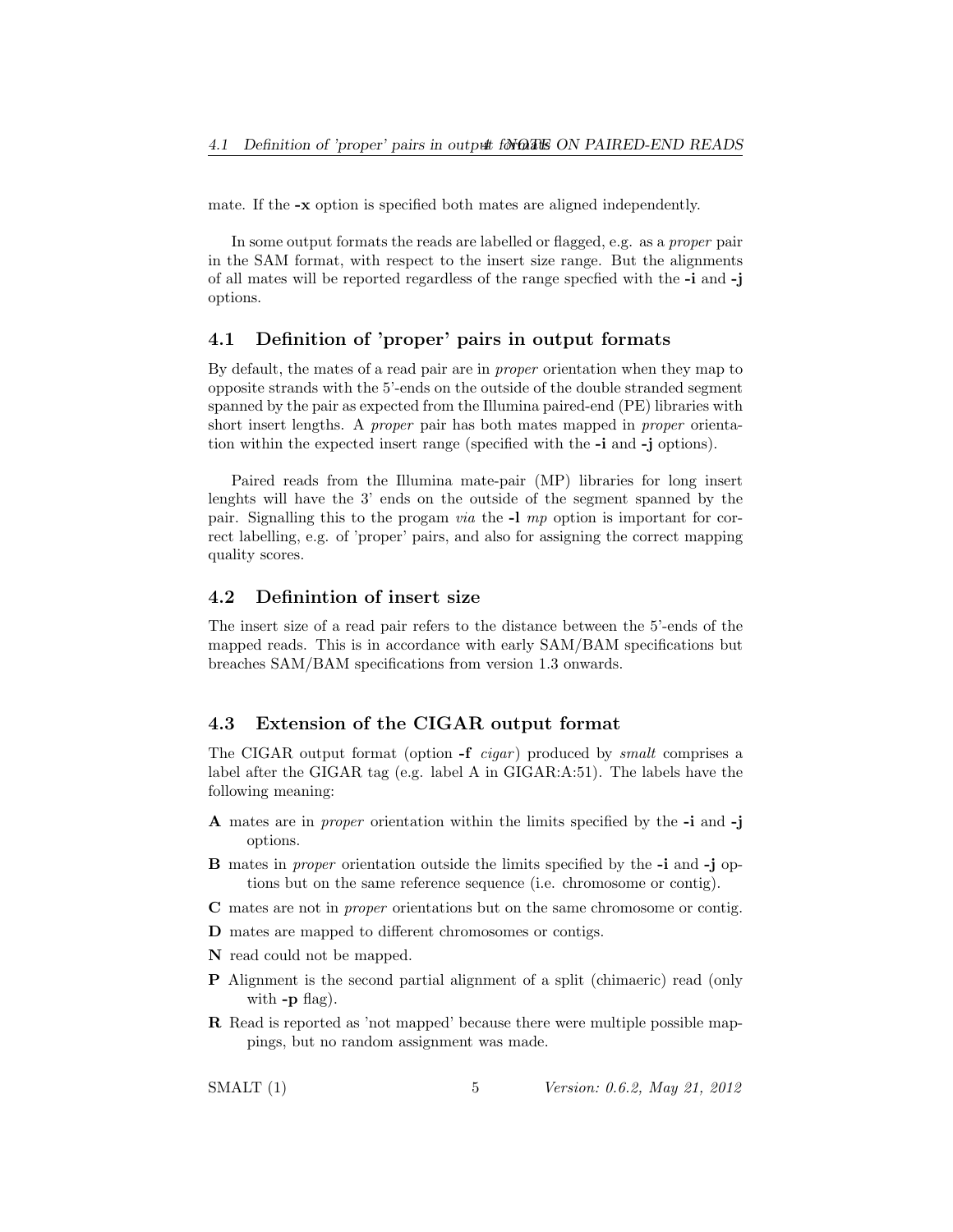S Read was mapped as a single read (sole mapped read of a pair).

### 5 Note on Smith-Waterman Scores

SMALT uses 'standard' Smith-Waterman scores: match:  $+1$ ; mismatch:  $-2$ ; gap opening:  $-4$ ; gap extension:  $-3$ . There is currently no way for the user to modify these settings.

The options -d *scordiff* and -m *minscor* which determine how many alignments are reported, are based on Smith-Waterman scores rather than e.g. edit distance. Calculating *scordiff* from the edit distance is simple if SMALT is run without the -w flag.

### 6 Memory Requirements

The memory footprint of SMALT is determined primarily by the total number N of base pairs of the genomic reference sequences and by the word length  $k$ (option  $-k$  k) and the sampling step s (option  $-s$  s) with which the hash index is generated. SMALT requires approx.  $4 * (4^k + N/s)$  or  $12 * N/s$  (whichever number is smaller) bytes of memory for the index. The genomic reference sequences occupy about  $2N/5$  bytes during construction of the index and during mapping.

For example constructing an index of words of length 13 sampled at every  $6^{th}$  position (options -k 13 -s 6) for the human genome  $(N = 3x10^9)$  requires 4 GB. Mapping reads with this index requires 3.3 GB of memory. An index of the human genome built with options -k 13 -s 13 (default) requires 4.3 GB during construction and 2.3 GB during mapping. The recommended setting for 100 bp Illumina reads, -k 20 -s 13, requires 4.0 GB for construction and 3.8 GB for mapping.

### 7 Index Files

The command smalt index  $[-k \; k]$   $[-s \; s]$  INDEX REFSEQ-FILE writes 2 files to disk:

- INDEX.sma Compressed set of reference sequences for which the hash table of k-mer words was generated.  $N * 2/5$  bytes where N is the total number of base pairs of the genomic reference sequences.
- INDEX.smi The actual hash index. The file size is about  $\min(4 * (4^k + N/s))$ ,  $12*N/s$  bytes.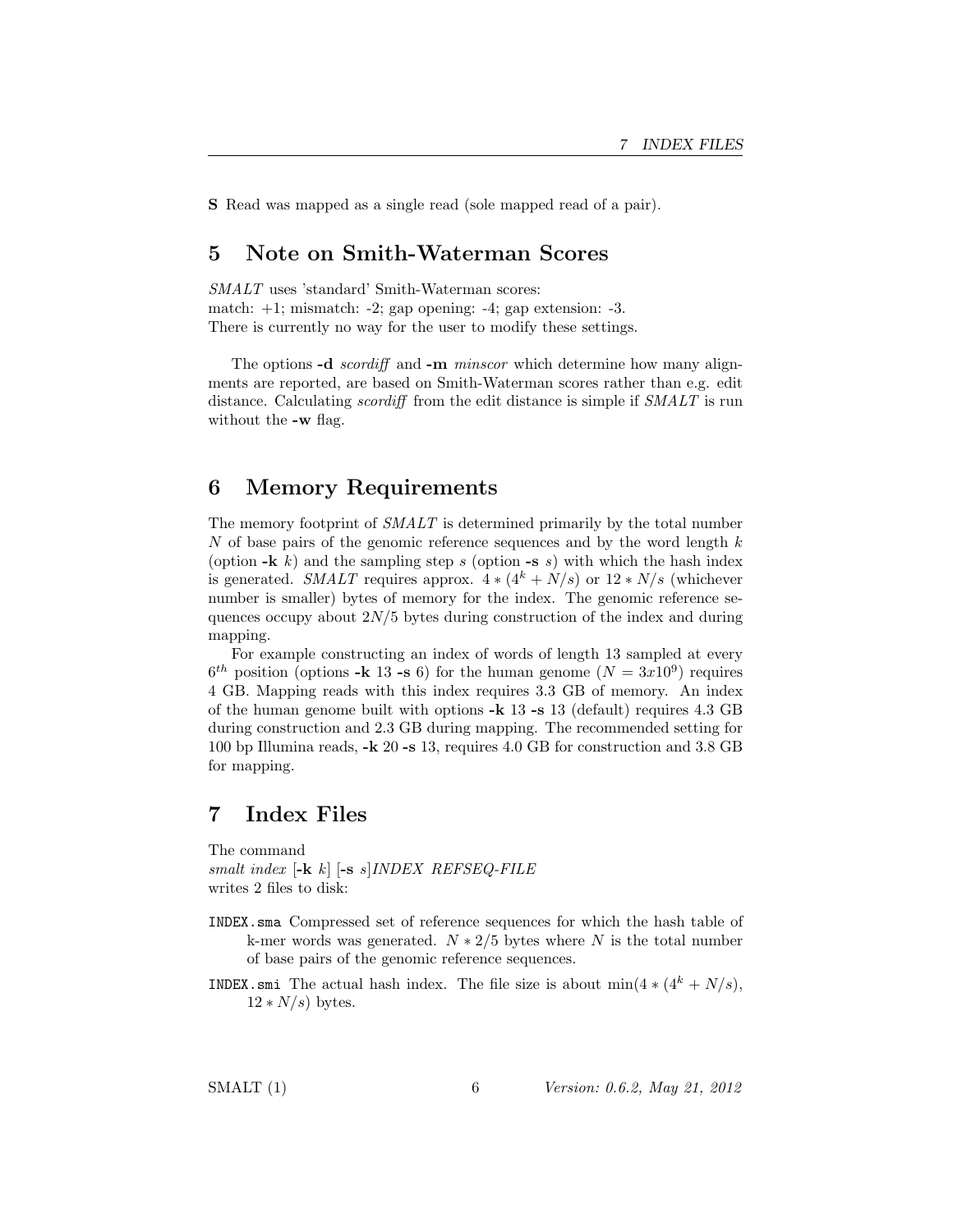### 8 Sequence File Formats

Sequence input files are expected in FASTA or FASTQ format (see http://en.wikipedia.org/wiki/FASTQ format). Variations of the FASTQ format are explained in http://maq.sourceforge.net/fastq.shtml.

### 9 Version

Version: 0.6.2 of May 21, 2012.

# 10 License and Copyright

Copyright  $\odot$  2010 Genome Research Limited.

License Binaries are available free of charge. The source code will be made available shortly under the GNU General Public License (http://www.gnu.org/licenses/).

### 11 Authors

SMALT was written by Hannes Ponstigl [hp3@sanger.ac.uk] at the Wellcome Trust Sanger Institute, Cambridge, UK in 2010.

## 12 Examples

#### 12.1 Paired-end Illumina-Solexa reads, human genome

#### 12.1.1 Longer reads ( $\approx 100$  bp)

The insert size be 300bp, the reads provided in two FASTQ files: mate1.fq contains the  $1^{st}$  and mate2.fq the  $2^{nd}$  read of each pair. The human chromosome sequences be in the FASTA file GRCh37.fa.

- Build the hash index: smalt index -k 20 -s 13 hs37k20s13 GRCh37.fa This writes an index file hs37k20s13.smi of 2.7 GB and a sequence file hs37k20s13.sma of 1.2 GB to the disk using 4.0 GB of memory.
- Map the reads: smalt map -f samsoft -o hs37map.sam hs37k13s13 mate1.fq mate2.fq

This writes a file hs37map.sam with alignments in SAM format using 'soft clipping' which retains the entire read sequence.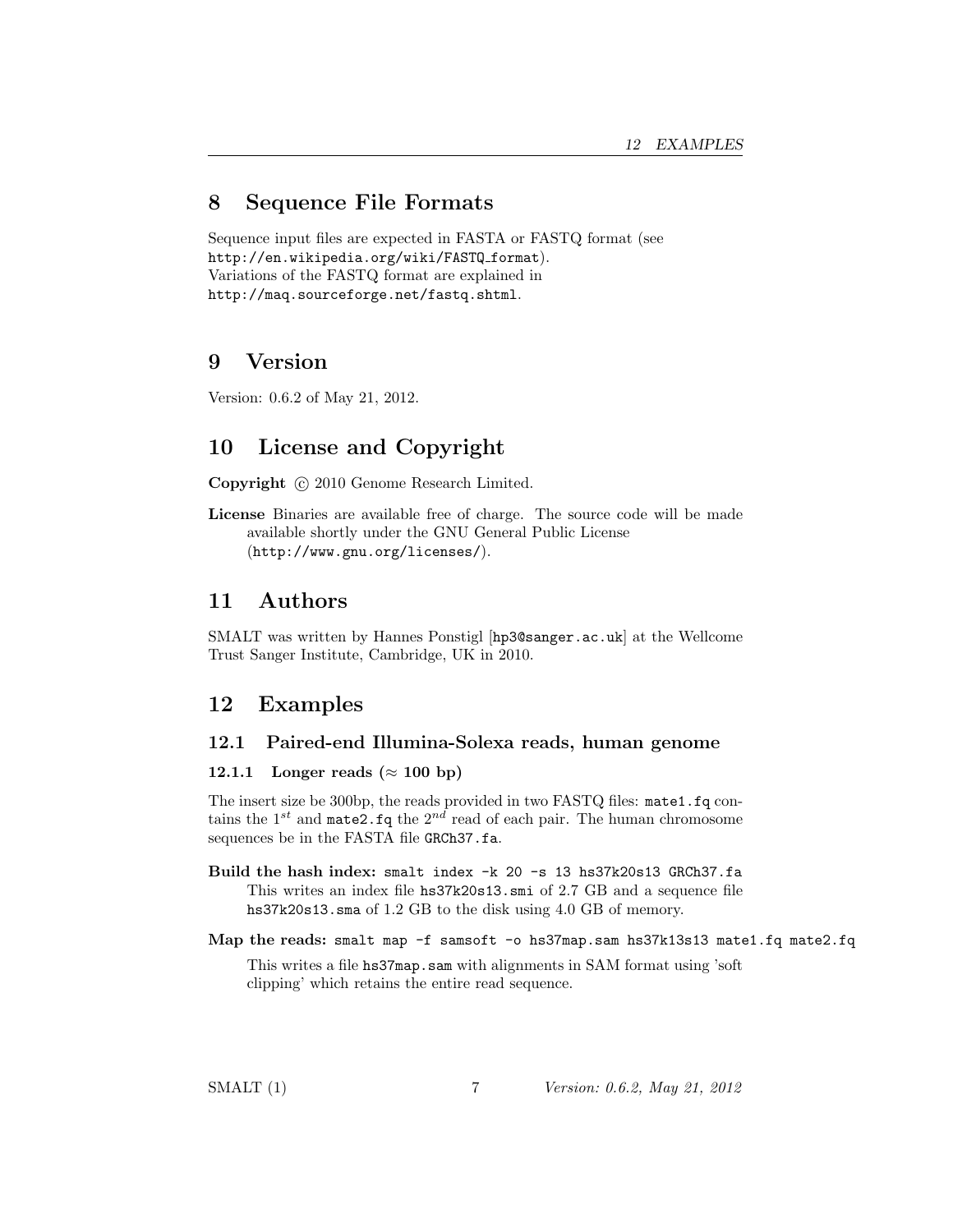#### 12.1.2 short reads (36 bp)

Because of the short read length, the hash index should be built with a smaller sampling step size, for example -s 3 or -s 2. Larger step sizes would result in reduced sensitivity and increased error rate.

- Build the hash index: smalt index -s 3 hs37k13s3 GRCh37.fa This writes and index file hs37k13s13.smi of 3.8 GB and a sequence file hs37k13s13.sma of 1.2 GB to the disk. The memory footprint is 5.3 MB.
- Map the reads: smalt map -o hs37map.cig hs36k13s3 mate1.fq mate2.fq This writes a file hs37map.cig with mappings in CIGAR format.

#### 12.2 Single Roche-454 reads (human)

- Build the hash index: smalt index -s 4 hs37k13s4 GRCh37.fa This writes an index file hs37k13s4.smi of 3.0 GB and a sequence file hs37k13s4.sma of 1.1 GB to the disk using 4.4 GB of memory.
- Map the reads: smalt map -f ssaha -o hs37map.ssaha hs36k13s4 reads.fq This writes a file hs37map.ssaha with alignments in SSAHA2 native format.

#### 12.3 Single Illumina-Solexa reads (bacterial genome)

Map 76 bp single reads (FASTQ file reads.fq of the bacterium S. suis (FASTA file suis.fa).

For small genomes, one can often afford using the most sensitive settings for the hash index, i.e. -s 1, and possibly reduce the word length, e.g. -k 11.

Build the hash index: smalt index -k 11 -s 1 suisk11s1 suis.fa

Map the reads: smalt map suisk11s1 reads.fq

This writes a CIGAR lines to standard output.

### 13 Tuning performance

By tuning two parameters, the word length  $(-k \text{ worlden})$  and the step size  $(-s)$ stepsiz) with which the index is built, one can trade sensitivity and accuracy against speed and memory efficiency.

A necessary condition for a read to register a match on a segment of the genomic reference is that there be at least one contiguous stretch of wordlen identical nucleotides between the two sequences.

This is, however, not a sufficient criterion. Because hashed words are sampled only every stepsiz base pairs along the reference, any particular word in the